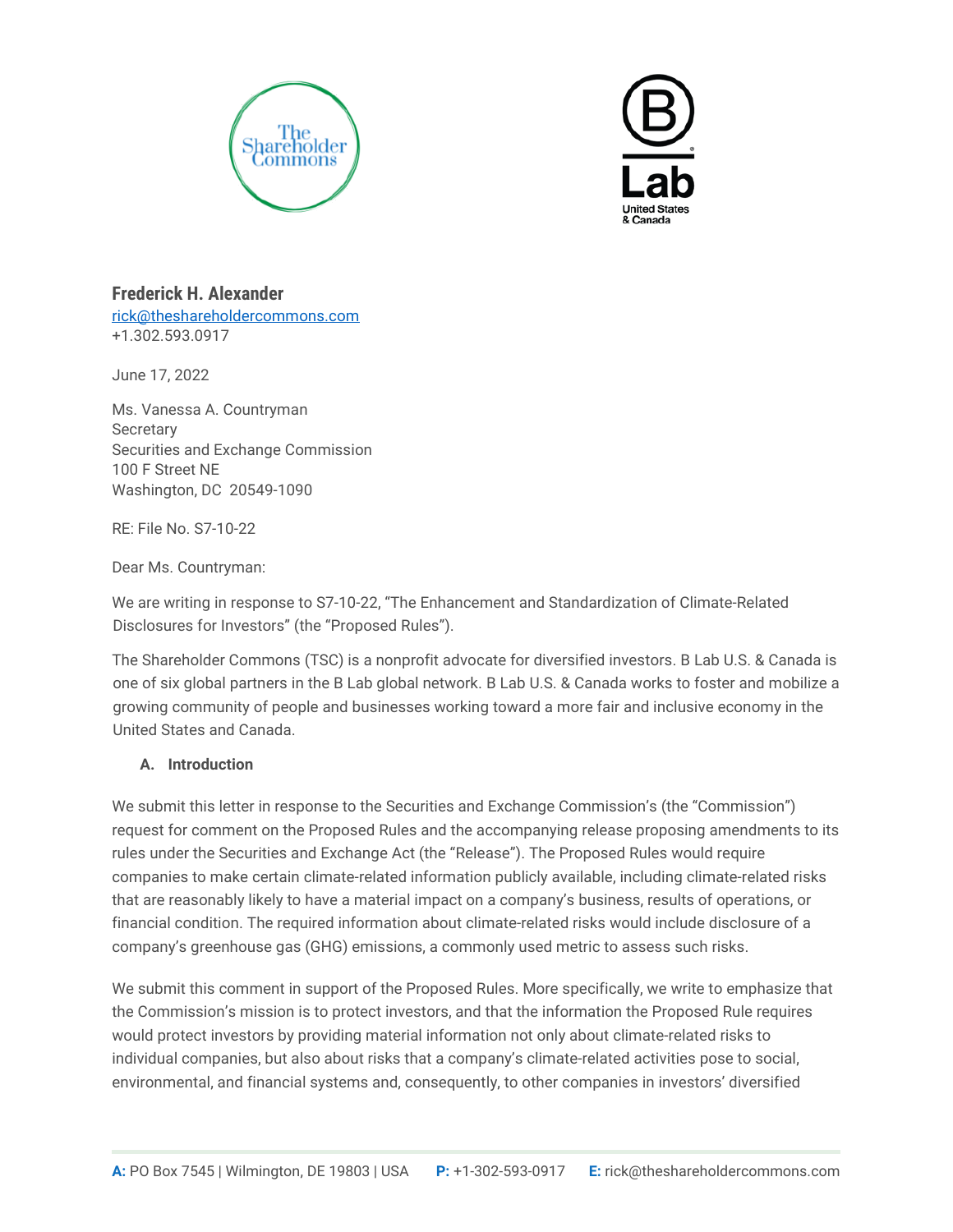<span id="page-1-2"></span>portfolios.[1](#page-1-0) To further the Commission's investor protection mission, we also recommend that the Proposed Rules be modified to require Scope 3 emissions disclosure and other information if it is material to diversified investors, even if not material to the company's own financial performance.

# **B. Two levels of risk: alpha and beta**

Companies' climate-related activities create risk for investors at two levels. First, a company's GHG emissions or other activities may threaten its own financial performance relative to other companies ("alpha"); this is the type of risk contemplated by the materiality test described in Section II.B.2 of the Release. The second level of risk, which the Proposed Rules do not explicitly address, is systemic, i.e., risks to environmental systems that implicate the markets as a whole, chiefly by threatening the performance of the global economy ("beta.") [2](#page-1-1)

<span id="page-1-3"></span>As we discuss in Parts E and F below, systemic risk to beta presents the greatest threat to long-term, diversified shareholders' portfolios and climate change is a critically important systemic risk. These investors need information about the risks GHG emissions and other climate-related business activity pose to environmental, social, and financial systems. The Proposed Rules will provide such information, but could be improved to provide Scope 3 emissions disclosure and other information relevant to beta.

# **C. Security selection v. stewardship**

 $\overline{a}$ 

In addition to the two levels of investment risk, there are two primary methods by which investors can seek to mitigate them. The first, which addresses alpha-level risk, involves choosing securities that effectively mitigate the risk that companies will underperform the market due to their climate-related activities: for example, if an investor believes that a certain security will underperform because of its GHG emissions, that security can be avoided or underweighted in a portfolio, or other securities can be purchased that pose non-correlated risks, thereby hedging the alpha risk ("security selection"). A climaterelated example of security selection to reduce such risk would be divesting or underweighting companies that emit large amounts of GHG to address concern that such businesses will eventually be subject to additional costs through regulatory, tax, reputational, or other channels.

Alternatively, investors can seek to mitigate climate-related risk by using their rights as investors to change company behavior ("stewardship.") A climate-related example of stewardship would be last year's campaign by Exxon Mobil shareholders to replace some of the directors with directors more likely to

<span id="page-1-0"></span><sup>1</sup> *See* Comment on the Proposed Rule submitted by Jon Lukomnik and Keith Johnson ("systemic risks to the environmental, social or financial systems, or to the capital markets which are created by an issuer – such as those contemplated in the SEC's proposed rules on climate reporting  $-$  are material to the reasonable investor.")

<span id="page-1-1"></span><sup>&</sup>lt;sup>2</sup> "Beta" in this sense differs from the formal use of the term in the financial literature, where it refers to the specific risk of a security or securities not attributable to the market. More recently, literature addressing the importance of broad market returns to diversified investors has used the term to refer to the overall return of the market, in contrast to alpha, which is the performance of a particular security or portfolio in comparison to overall market return. *See, e.g.,* Jon Lukomnik & James P. Hawley*, Moving beyond Modern Portfolio Theory: Investing that Matters (2021).*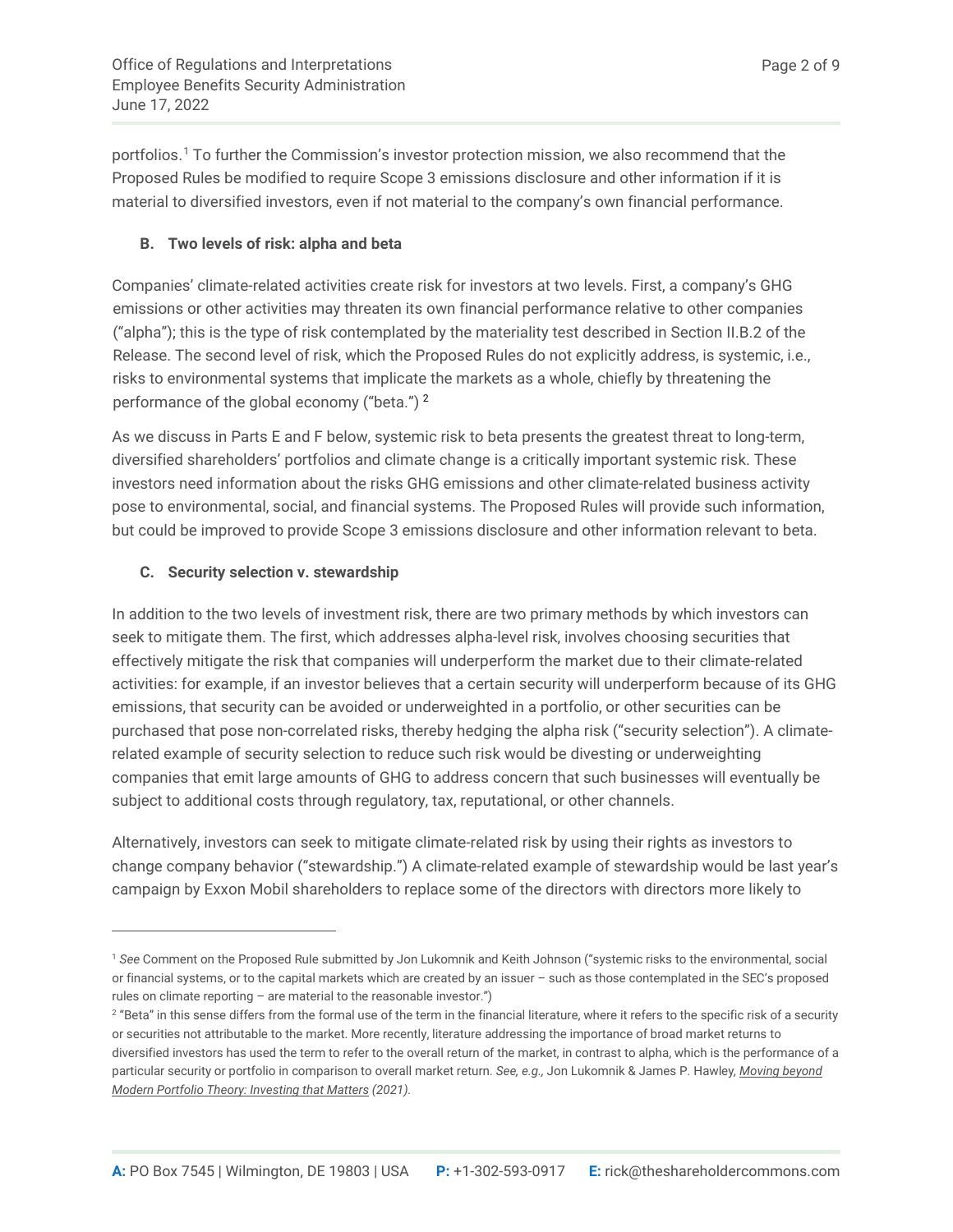address the company's capital allocation to continued fossil fuel investment. This campaign's explicit aim was to address the risk this allocation strategy posed to Exxon Mobil's performance.<sup>[3](#page-2-0)</sup>

In contrast to the Exxon Mobil campaign's express purposes, investors might vote or exercise other corporate governance rights to mitigate the risk a portfolio company's GHG emissions or other actions posed to the economy as a whole. Shareholder advocacy organization Majority Action's "Proxy Voting for a 1.5°C World" campaign exemplifies this strategy, which it describes as follows:

> *In 2021, Majority Action issued company-specific director vote guidance at 19 U.S. oil and gas, electric power, and financial services companies that were demonstrably out of alignment with limiting warming to 1.5°C. [4](#page-2-1)*

Majority Action explains that shareholders should support its stewardship campaign to mitigate risk across their portfolios, rather than as a matter of managing specific risks to individual companies:

> *The physical and financial risks posed by climate change to long-term investors are systemic, portfolio-wide, unhedgeable, and undiversifiable. Therefore, the actions of companies that directly or indirectly impact climate outcomes pose risks to the financial system as a whole and to investors' entire portfolios. In order to manage this systemic portfolio risk, investors must move beyond disclosure and company-specific climate risk management frameworks and focus on holding accountable the relatively small number of large companies whose actions are a significant driver of climate change.[5](#page-2-2)*

Mandatory disclosure of GHG emissions and other beta-relevant data would give investors accurate, comparable information about the climate impact of companies in their portfolios, enhancing their ability to use their governance rights to "manage this systemic portfolio risk," thereby protecting investors from the threat of a warming planet.

## **D. Pathways for mitigating climate risk**

Table 1 matches the two levels of risk with the two strategies for mitigation. It also addresses how each possible combination of strategy and value perspective can address both *physical risks* (risks that a changing climate presents to financial performance) and *transition risk* (risk that the expected decarbonization of the economy poses to financial performance).

<span id="page-2-0"></span><sup>&</sup>lt;sup>3</sup> It is also possible that some supportive investors believed that the continued investment by a major petroleum exploration company in new fossil fuel projects posed a threat to beta as well, by making it more likely that GHG emissions would lead to a level of warming that threatened the global economy.

<span id="page-2-1"></span><sup>4</sup> <https://www.proxyvoting.majorityaction.us/>

<span id="page-2-2"></span><sup>5</sup> *Id.*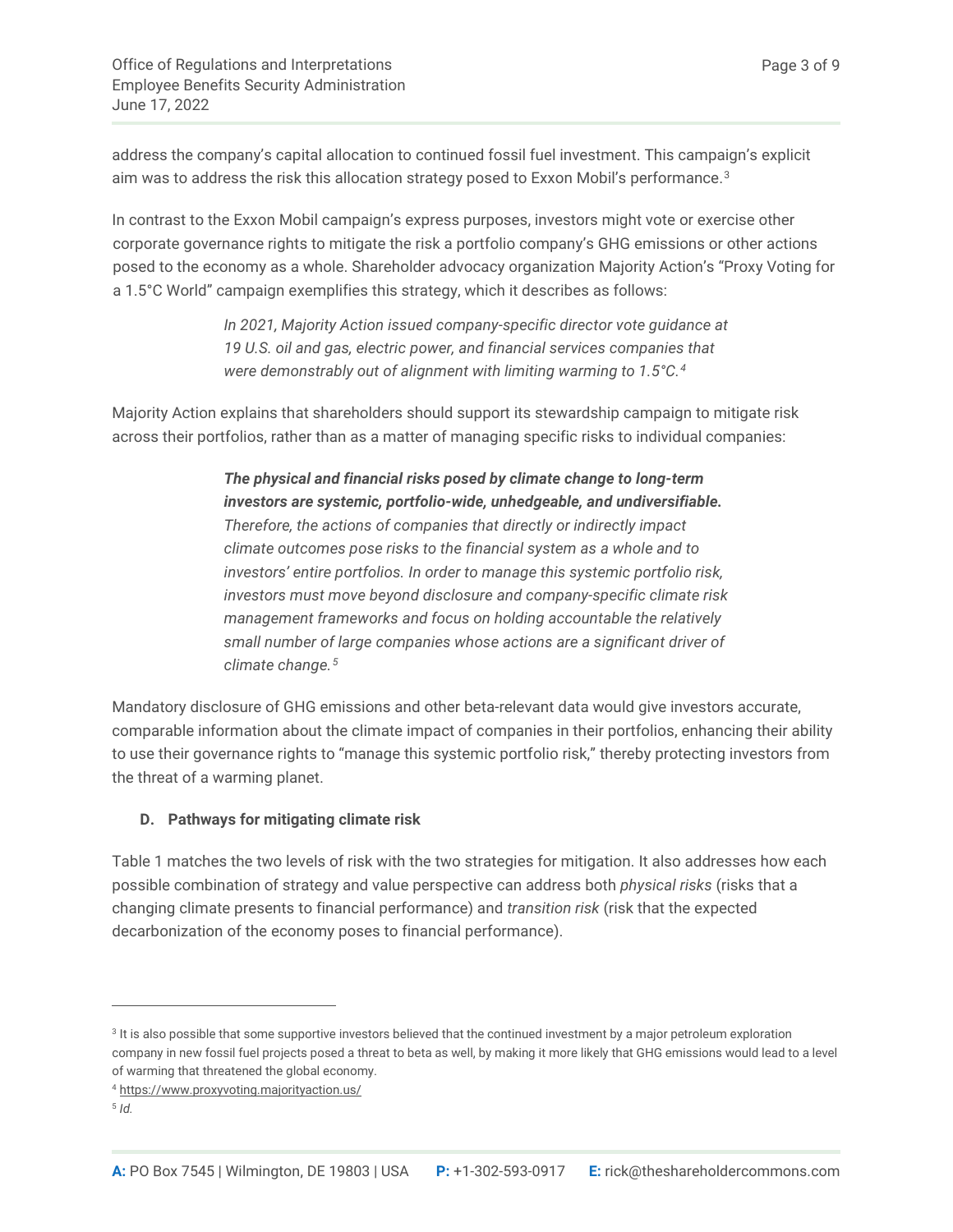#### *Table 1*

|                                     | <b>ALPHA: RISKS TO THE</b><br><b>RELATIVE PERFORMANCE OF</b><br><b>INDIVIDUAL COMPANIES IN A</b><br><b>PORTFOLIO</b>                                                                                    | <b>BETA: RISKS TO THE ECONOMY THAT WILL BE</b><br><b>FELT ACROSS THE PORTFOLIO</b>                                                                                                                                                                                                                                                                                                                                                                                                                                                                    |
|-------------------------------------|---------------------------------------------------------------------------------------------------------------------------------------------------------------------------------------------------------|-------------------------------------------------------------------------------------------------------------------------------------------------------------------------------------------------------------------------------------------------------------------------------------------------------------------------------------------------------------------------------------------------------------------------------------------------------------------------------------------------------------------------------------------------------|
| <b>SECURITY</b><br><b>SELECTION</b> | Security selection to address<br>company-specific risks<br>involves avoiding companies<br>that are more exposed to<br>physical or transition risk and<br>choosing companies with less<br>such exposure. | Security selection on the secondary markets is<br>generally not an appropriate method for<br>addressing physical or transition risks that<br>climate change imposes on the economy,<br>because other owners may permit the company<br>to continue its practices. Such divestment<br>strategies can be counterproductive, leaving the<br>control of large GHG-emitting companies in the<br>hands of owners not concerned with climate risk.<br>Denying companies new funding, however, can<br>address beta concerns by raising the cost of<br>capital. |
| <b>STEWARDSHIP</b>                  | Voting and engaging with<br>individual companies can<br>induce them to address both<br>physical and transition risks<br>that threaten the company's<br>relative financial performance.                  | Shareholders can engage and vote their shares<br>to push companies to mitigate their<br>contributions to systemic climate risk. This may<br>mean ending practices that, even if optimal for<br>the company, threaten the economy and thus<br>overall market returns.                                                                                                                                                                                                                                                                                  |

The left two quadrants imply a need for climate-related disclosure that addresses risks to individual company relative performance. Investors can use such information to protect themselves from risks to individual companies' enterprise value through both security selection and stewardship.

<span id="page-3-1"></span>The right two quadrants relate to the need for climate-related disclosure that allows investors to address overall market risks, particularly through stewardship. We discussed this at length in a prior comment letter regarding a proposed rule, *Enhanced Reporting of Proxy Votes by Registered Management Investment Companies; Reporting of Executive Compensation Votes by Institutional Investment Managers. [6](#page-3-0)* Critically, the chart illustrates that the primary tool investors have for mitigating climate risk to beta is stewardship, demonstrating that information that will empower investors to engage in beta stewardship is critical to investor protection. We address the centrality of beta stewardship in the following section.

<span id="page-3-0"></span><sup>6</sup> https://www.sec.gov/comments/s7-11-21/s71121-20109413-263829.pdf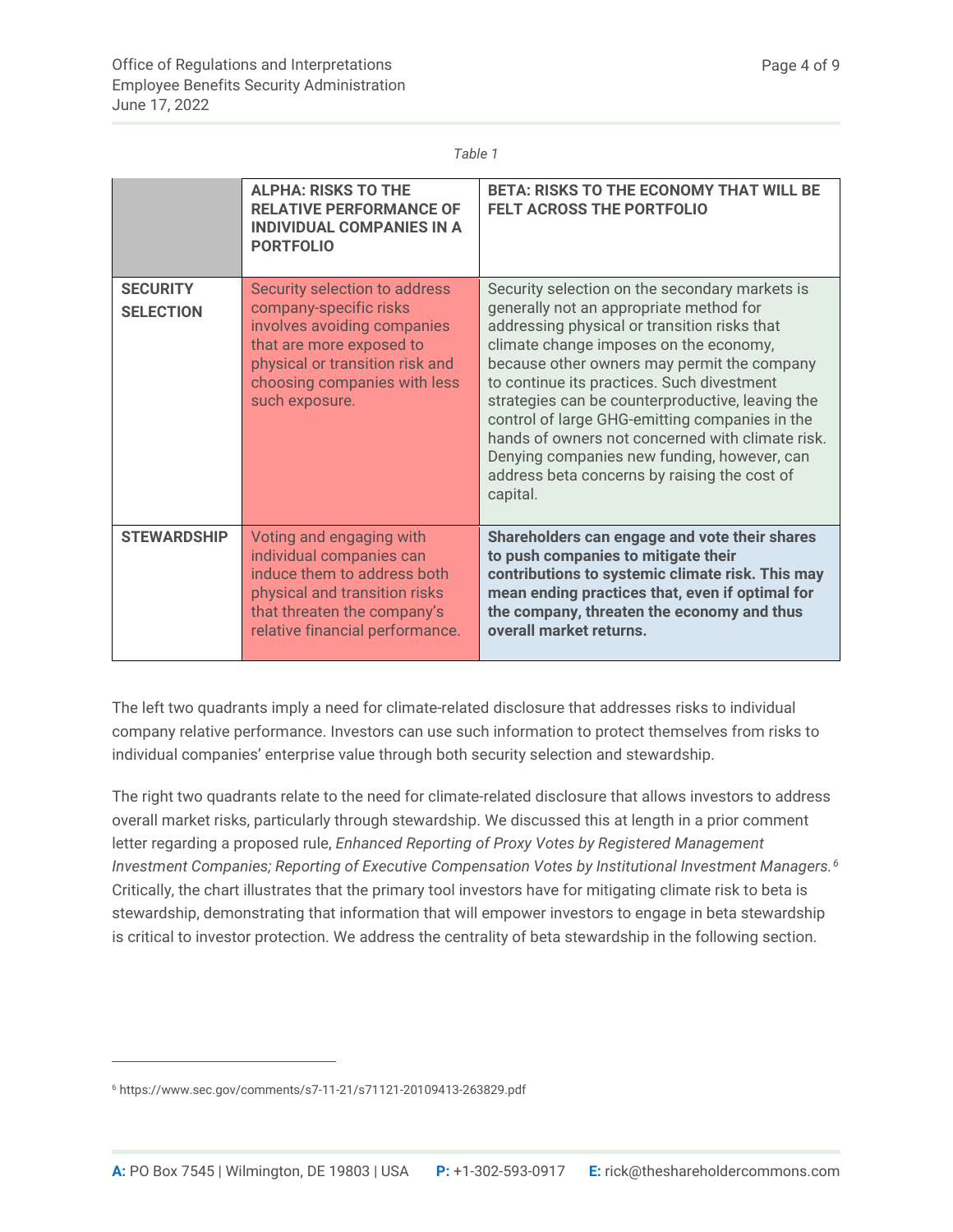## **E. The importance of beta stewardship to protecting diversified shareholders**

In the prior comment, $7$  we demonstrated that the relationship between GDP, social and environmental systems, and market returns means systemic threats to diversified investors cannot be avoided simply by picking stocks that will outperform the market when the failure of climate and other systems undermines the economy. The comment showed that beta is the most important factor in determining financial returns for long-term, diversified investors, who compose most of the economic beneficiaries of the U.S. equity markets and for whom more than 75 percent of return is determined by market returns.<sup>[8](#page-4-1)</sup> Diversified investors cannot avoid certain common risks almost all companies face. These are the risks to the environmental, social, and financial systems in which the economy is embedded, including the climate system. One recent work explained that these system-wide risks inevitably "swamp" any alpha strategy:

> *It is not that alpha does not matter to an investor (although investors only want positive alpha, which is impossible on a total market basis), but that the impact of the market return driven by systematic risk swamps virtually any possible scenario created by skillful analysis or trading or portfolio construction.*[9](#page-4-2)

A new report from the international law firm Freshfields Bruckhaus Deringer explains how the reality of systemic risk reverberates in investment trustees' fiduciary duty across jurisdictions and how diversification is insufficient to meet the challenge:

> *In recent years investors have increasingly focused on what must be done to protect the value of their portfolios from system-wide risks created by the declining sustainability of various aspects of the natural or social environment. System-wide risks are the sort of risks that cannot be mitigated simply by diversifying the investments in a portfolio. They threaten the functioning of the economic, financial and wider systems on which investment performance relies. If risks of this sort materialised, they would therefore damage the performance of a portfolio as a whole and all*

<span id="page-4-0"></span><sup>7</sup> *See supra*, [n.6.](#page-3-1)

<span id="page-4-1"></span><sup>8</sup> *See also* Lukomnik and Johnson, *supra*, [n.1](#page-1-2) ("by 2017, approximately 80% of the United States equity market was institutional. Individuals, whether investing through their pension funds, mutual funds, ETFs or other intermediated accounts, now invest through diversified products. As a result, the typical investor is more concerned about the overall market than any one individual security. That makes sense. More than 75% of the variability in their return is caused by the non-diversifiable systematic risk of the market.") (citing Charles McGrath[, "80% of equity market cap held by institutions",](https://www.pionline.com/article/20170425/INTERACTIVE/170429926/80-of-equity-market-cap-held-by-institutions) *Pensions & Investments,* April 25, 2017 and Lukomnik and Hawley, [n.2,](#page-1-3) *supra).*

<span id="page-4-2"></span><sup>9</sup> *See supra,* [n.2,](#page-1-3) Chapter 5 (emphasis added).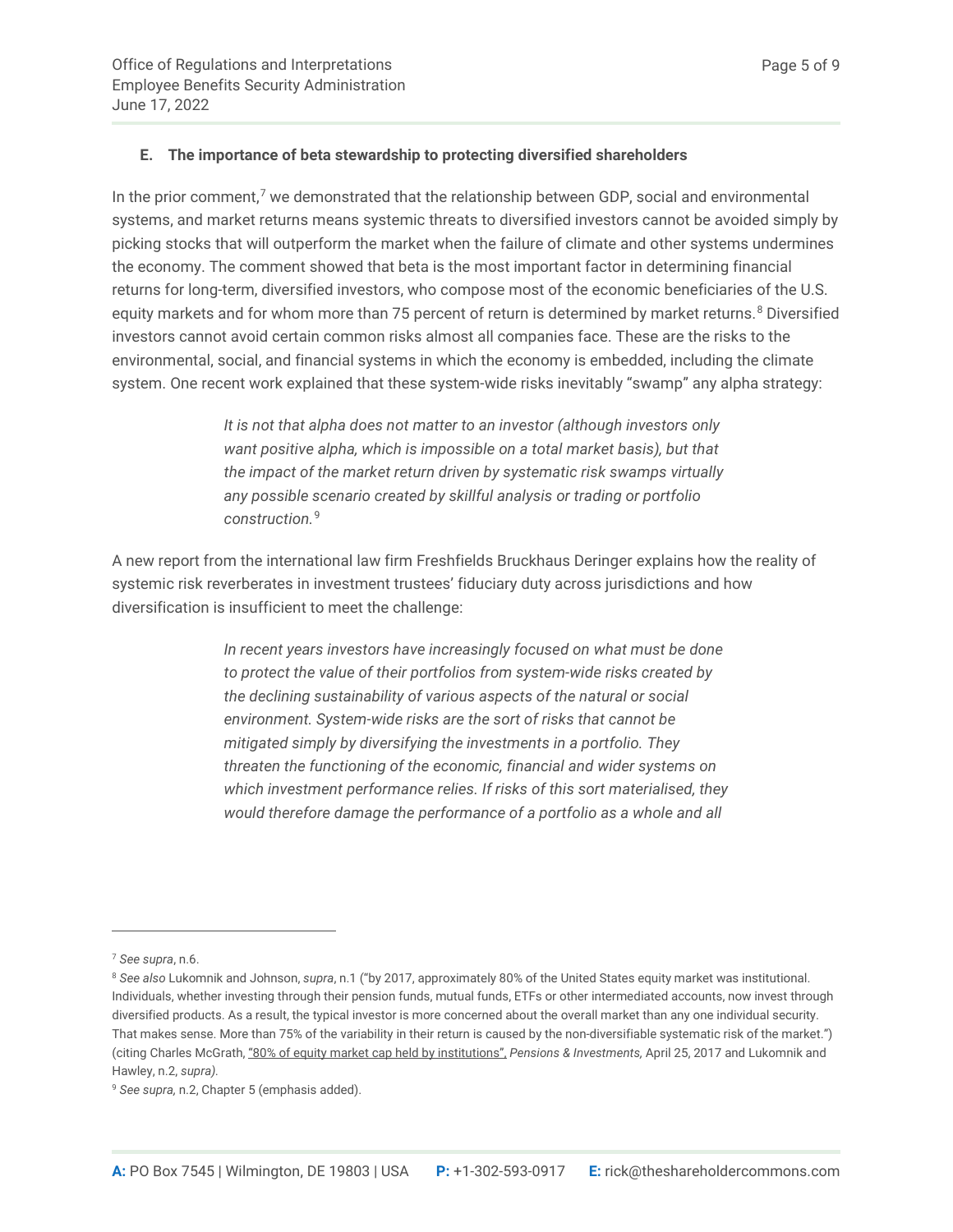*portfolios exposed to those systems.[10](#page-5-0)*

## **F. Climate change as beta risk**

Climate change represents the quintessential beta risk. A 2021 report by Swiss Re, the world's largest reinsurer, examined likely temperature scenarios and estimated the impact of those scenarios on GDP as of 2050.[11](#page-5-1) Working with current country-by-country climate mitigation pledges, they determined that warming by 2050 was likely to be 2.0-2.6°C, with 3.2°C as a severe but potential trajectory. They also concluded that action could still be taken to limit warming in that time frame to well below 2.0°C, an outcome that many have concluded is the upper limit to prevent a critical level of economic damage. Swiss Re estimated that the latter trajectory, which would mean crossing the 1.5°C threshold by midcentury, would result in a 4.2 percent GDP loss compared to no climate change (0°C of warming), while a 2.0°C trajectory would lead to an 11 percent GDP decline. On the higher end, Swiss Re estimated losses of 13.9 percent would be realized by 2050 at 2.6°C and, using the most severe but still possible scenario of 3.2°C, losses to GDP would reach 18.1 percent globally.

These potential GDP differentials are critical to diversified investors: as established in the groundbreaking study, *Universal Ownership: Why Environmental Externalities Matter to Institutional Investors,* the value of a diversified portfolio of equities is directly proportional to GDP.[12](#page-5-2) Thus, the reductions in GDP described in the Swiss Re report imply trends toward similar reductions in equity portfolio value over time. This relationship holds because common equity represents a right to future cash flows from companies, so that ownership of a portfolio of equities represents the right to the future cash flows of the proportion of the economy that those shares represent. Of course, the multiples at which shares trade may rise and fall, but over the long term, the relationship between portfolio price and GDP is linear.<sup>[13](#page-5-3)</sup> Moreover, the climate trajectory can be changed only by changing the way business operates. In the United States, for example, 87 percent of total GHG emissions come from the transportation, electricity generation, industrial, and agricultural sectors, $14$  all heavily driven by investor-owned companies' decisions.

[https://www.unepfi.org/fileadmin/documents/universal\\_ownership\\_full.pdf](https://www.unepfi.org/fileadmin/documents/universal_ownership_full.pdf)

<span id="page-5-0"></span><sup>&</sup>lt;sup>10</sup> A Legal Framework for Impact: Sustainability Impact in Investor Decision-Making (2021). The report, which ran to 558 pages, studied the law of jurisdictions significant to global capital markets, including the United States, and the conclusions cited in this comment letter extend to U.S. trustee law.

<span id="page-5-1"></span><sup>&</sup>lt;sup>11</sup> The Economics Of Climate Change: No Action Not An Option (2021) [https://www.swissre.com/dam/jcr:e73ee7c3-7f83-4c17-a2b8-](https://www.swissre.com/dam/jcr:e73ee7c3-7f83-4c17-a2b8-8ef23a8d3312/swiss-re-institute-expertise-publication-economics-of-climate-change.pdf) [8ef23a8d3312/swiss-re-institute-expertise-publication-economics-of-climate-change.pdf,](https://www.swissre.com/dam/jcr:e73ee7c3-7f83-4c17-a2b8-8ef23a8d3312/swiss-re-institute-expertise-publication-economics-of-climate-change.pdf) Pg. [28-30](https://www.swissre.com/dam/jcr:e73ee7c3-7f83-4c17-a2b8-8ef23a8d3312/swiss-re-institute-expertise-publication-economics-of-climate-change.pdf)

<span id="page-5-2"></span><sup>&</sup>lt;sup>12</sup> PRI, Universal Ownership: Why Environmental Externalities Matter to Institutional Investors (2011), available at

<span id="page-5-3"></span><sup>13</sup> *Id.* ("the relationship between GDP and the price of the portfolio of a [long-term, diversified investor] is linear in the long term.") The cited work extends only to the equity portion of an investor's portfolio, but because its premise is the observation that the value of companies equals the value of their future cash flows, we believe that its logic should extend to the debt portion of portfolios as well, because the total return on companies financed with outside capital is equal to the combined cash flows to both debt and equity. Accordingly, an investor's entire debt and equity portfolio, not just the latter, should move together with the value investable universe those companies compose. This reinforces the importance to investors of using their influence to ensure that companies do not degrade broad economic value.

<span id="page-5-4"></span><sup>14</sup> U.S. Environmental Protection Agency, Sources of Greenhouse Gas Emissions, available at

https://www.epa.gov/ghgemissions/sources-greenhouse-gas-emissions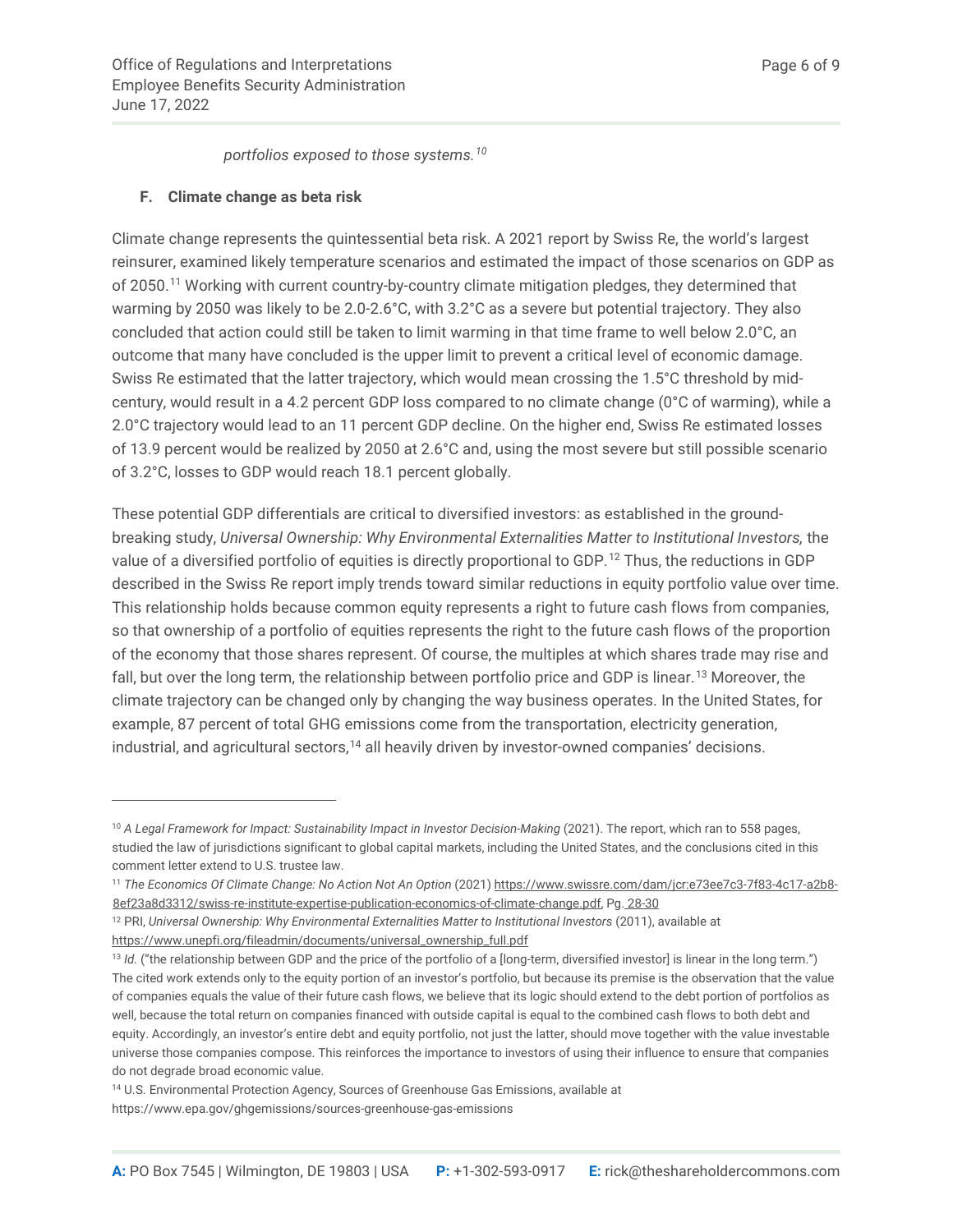In short, the greatest financial risk to the investors whom the Commission is charged with protecting comes from companies emitting GHG to an extent that puts the entire economy at risk. This chart illustrates the relationships creating this connection:



The information the Proposed Rules call for will assist shareholders in negotiating these relationships, empowering them to protect themselves from company decisions that may benefit individual company financial performance but threaten their owners' diversified portfolios.

# **G. Response to Questions 8 and 98**

Questions 8 and 98 ask:

*8. Should we require a registrant to disclose any climate-related risks that are reasonably likely to have a material impact on the registrant, including on its business or consolidated financial statements, which may manifest over the short, medium, and long term, as proposed? …*